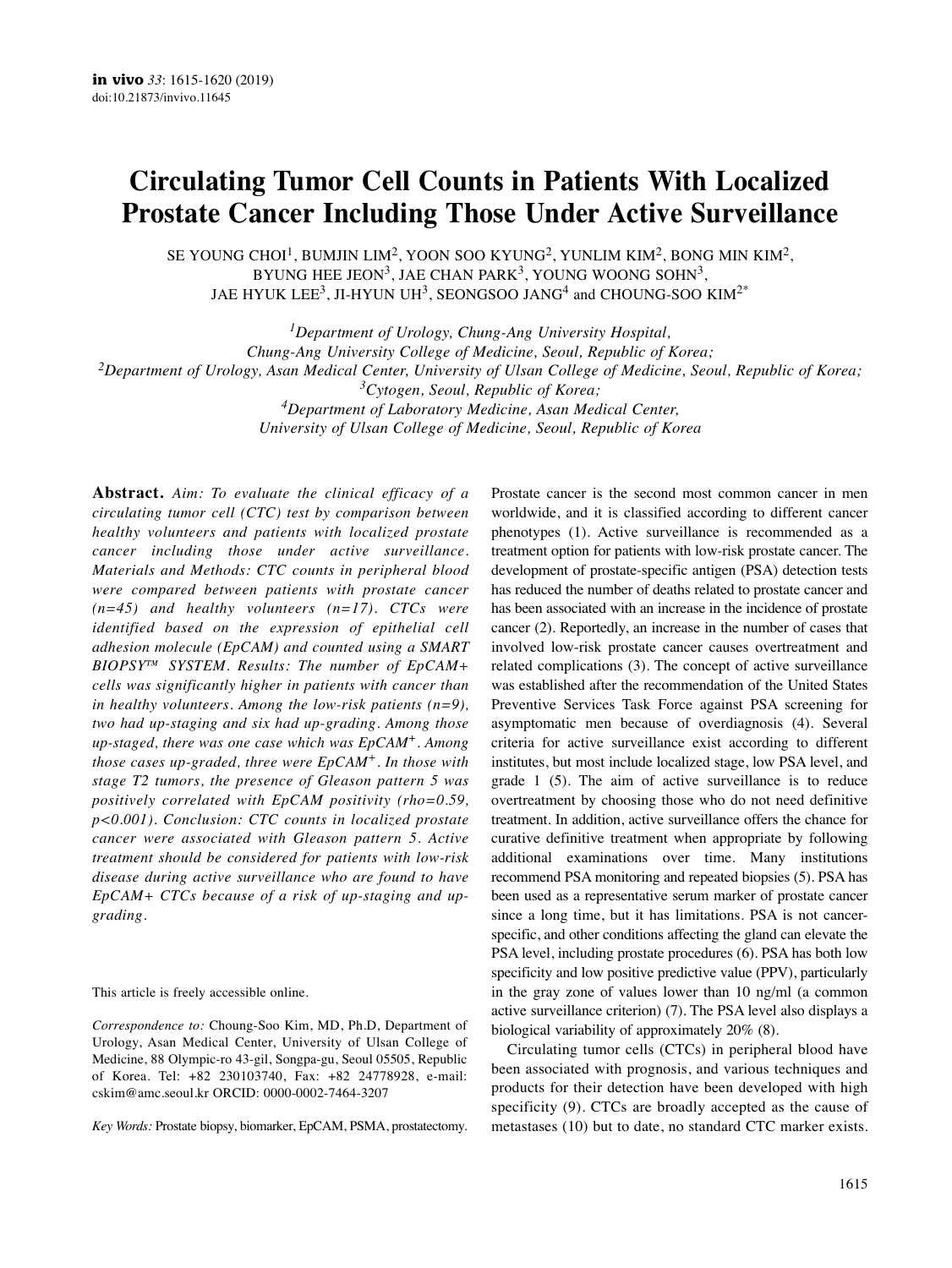Epithelial cell adhesive molecule (EpCAM) is the most commonly used CTC marker (11). Other biomarkers have been evaluated for specific cancer types, such as cytokeratin 7 for lung cancer, prostate-specific membrane antigen (PSMA) for prostate cancer, and caudal type homeobox 2 for colorectal cancer (12). The detection of CTCs as alternatives to biopsy using various markers may reduce the need for invasive repetitive biopsy samplings.

The studies on CTCs in patients with localized prostate cancer are fewer than those with metastatic diseases because of limitations to CTC detection. In this study, we compared CTC counts between patients with localized prostate cancer who underwent radical prostatectomy and healthy volunteers in order to evaluate the clinical efficacy of the test. In addition, we tried to determine the value of CTC counts for patients with low-risk disease who may be candidates for active surveillance.

## **Materials and Methods**

*Study design.* The Ethical Review Board of our Institution approved the study protocol (approval number: 2017-0192). All participants signed written informed consent forms and agreed to participate by free will. We enrolled 45 patients diagnosed as having prostate adenocarcinoma by needle biopsy and 17 healthy male volunteers between January and March 2018. All patients with prostate cancer underwent bone scans, abdominal and pelvic computed tomography, and prostate magnetic resonance imaging evaluations to detect metastatic disease. Patients were classified as having low-risk category of disease based on criteria including having a biopsy grade 1, PSA <10 ng/ml, and clinical stage of T2a or lower (13). All patients had undergone radical prostatectomy. A pathologist analyzed resected prostate specimens. Disease in our low-risk patients was categorized as being upgraded (grade ≥2) or upstaged (pathological stage ≥T3 stage) based on the pathological analysis. A clinician interviewed healthy volunteers to evaluate their past medical history and excluded those who had any disease that needed any medication up to 3 months before the interview date. Peripheral blood samples of 15 ml were collected from participants before surgery.

*Blood collection and CTC isolation*. Blood samples (15 ml) from each participant were collected in acid citrate dextrose solution A tubes (BD Vacutainer®; Franklin Lakes, NJ, USA). The blood samples were processed to enrich CTCs using a CTC isolation kit (Cat# CIKW10; Cytogen, Seoul, Republic of Korea) and SMART BIOPSY™ Cell Isolator (Cat# CIS030; Cytogen).

*Immunofluorescence staining and CTC counting.* For immunofluorescence staining, the enriched cells were layered onto a microscope slide, fixed in 4% paraformaldehyde for 5 min, and then washed with phosphate-buffered saline (PBS). The cells were incubated with 0.2% Triton X-100 in PBS for 10 min, then blocked with 1% bovine serum albumin in PBS for 60 min, and incubated with antibodies against CD45 (mouse, dilution 1:100; Agilent, Santa Clara, CA, USA) and PSMA (rabbit, dilution 1:50; Cell Signaling Technology, Danvers, MA, USA, followed by anti-mouse Alexa 647 (dilution 1:1,000; Invitrogen, Carlsbad, CA, USA) and anti-rabbit Alexa 546 (dilution 1:1,000; Invitrogen). In addition, cells were incubated with Alexa 488conjugated mouse antibody to EpCAM (dilution 1:50; Cell Signaling Technology). The slides were mounted with Fluoroshield™ with 4',6 diamidino-2-phenylindole (ImmunoBioScience, Mukilteo, WA, USA). In order to identify PSMA-EpCAM+ and CD45− CTCs, LNCaP (PSMA-EpCAM+; Korean Cell Line Bank, Seoul, Republic of Korea) cell line and white blood cells (CD45−), obtained from a patient sample, were used as positive controls (Figure 1). The immunofluorescently stained cells were analyzed for each marker using a SMART BIOPSY™ Cell Image Analyzer (Cat# CIA030; Cytogen), which comes with image analyzing software.

*Statistical analysis.* The baseline characteristics of participants were expressed as the mean±standard deviation with interquartile ranges, or numbers with percentages. The data were assessed for normality using the Kolmogorov–Smirnov test. Student's *t*-test or Mann– Whitney tests were used to analyze differences between continuous variables, and Fisher's exact test for categorical variables. Spearman correlation analysis was applied to investigate associations between markers and pathological status. All statistical analyses were performed using R version 3.4.3 software (R Project for Statistical Computing; http://www.r-project.org/). All statistical tests were twotailed, with *p<*0.05 considered significant.

## **Results**

*Participant and sample characteristics.* Table I displays the baseline characteristics of healthy volunteers (n=17) and patients with prostate cancer (n=45). Healthy volunteers were younger (34.4±7.8 *vs.* 67.1±7.3, *p<*0.001), weighed more on average (74.6±9.9 *vs.* 67.6±8.8, *p=*0.015), and were taller (175.9±2.5 *vs.* 166.3±9.7 cm, *p<*0.001) than patients with prostate cancer, but their body mass indices were similar (*p=*0.961). The number of positive EpCAM cells (EpCAM+) was significantly higher in patients with prostate cancer than that in healthy volunteers (0.8±1.8 *vs.* 0.1±0.3, *p=*0.031). Two healthy volunteers each had one EpCAM<sup>+</sup> cell, and 40% of patients with prostate cancer showed  $EpCAM<sup>+</sup>$  cells (1 to 11). Only one patient with prostate cancer displayed one positive PSMA cell (PSMA<sup>+</sup>).

Detection of EpCAM+ cells showed 40.0% sensitivity, 88.2% specificity, 53.2% accuracy, 90.0% PPV, and 35.7% negative predictive value (NPV) (Table II) for prostate cancer. Detection of PSMA<sup>+</sup> had 2.2% sensitivity,  $100.0\%$  specificity,  $29.0\%$ accuracy, 100.0% PPV, and 27.9% NPV for prostate cancer. The combination of EpCAM+ and PSMA+ (EpCAM+/PSAM+) gave the same values as for use EpCAM<sup>+</sup> cells.

*Tumor characteristics.* Table III shows tumor characteristics. Patients with prostate cancer had a median preoperative PSA level of 8.0 ng/ml. Pathology results for prostate cancer specimens showed 44.4% were stage T3 or higher, 2.2% had N1 stage, and 24.4% were grade 4 or higher. The median percentage tumor volume was 12.0%, the median prostate volume was 33.5 g, and the median tumor volume was 3.8 cc. Lymphovascular invasion was confirmed in 14 men (31.1%) and perineural invasion in 34 (75.6%). Only 20% of patients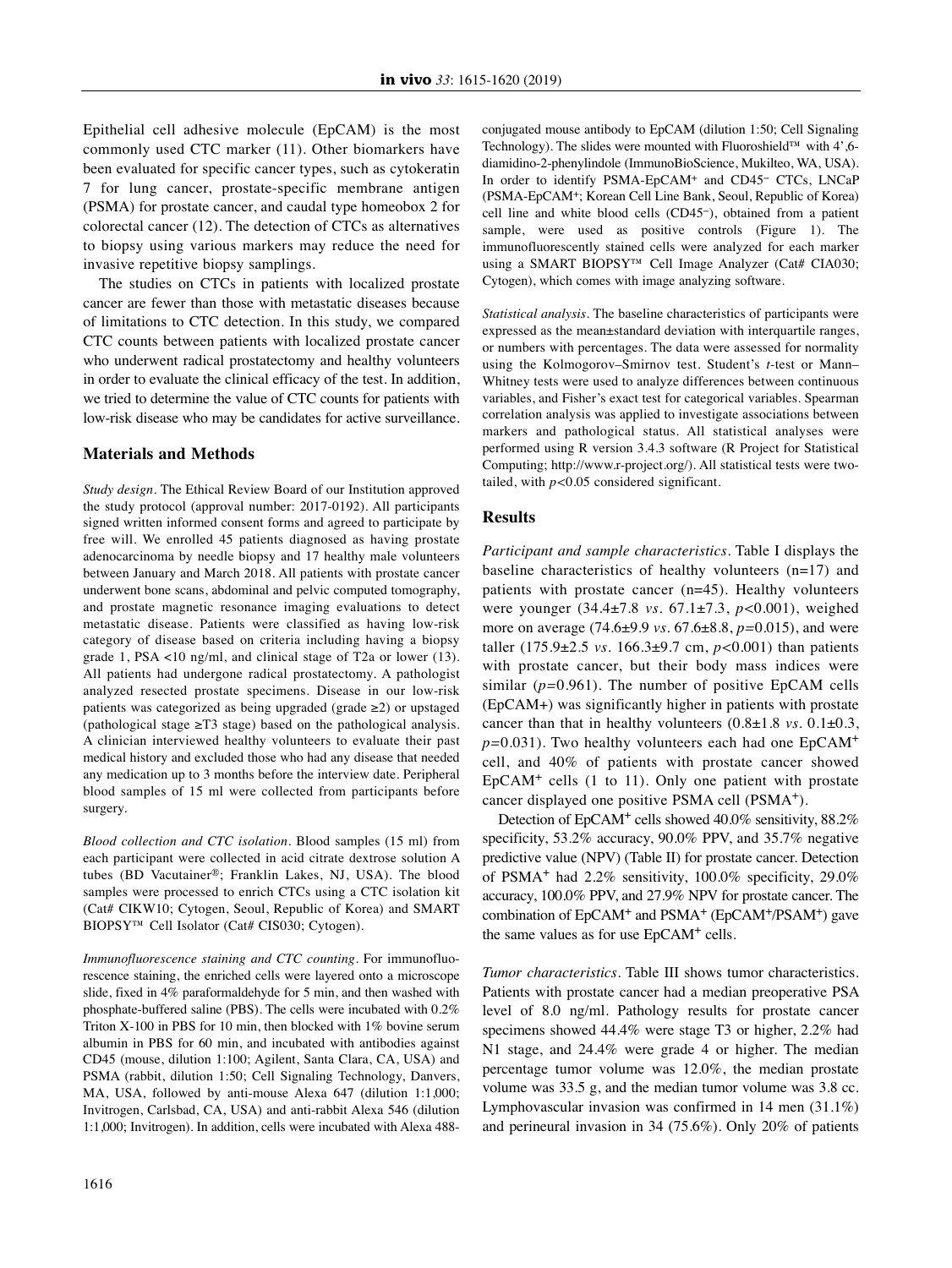

Figure 1. Identification of circulating tumor cells (CTC) by combining staining with 4',6-diamidino-2-phenylindole (DAPI, blue), and for epithelial cell adhesive molecule (EpCAM, green), prostate-specific membrane antigen (PSMA, yellow), and cluster of differentiation 45 (CD45, red). WBC: *white blood cell; LNCap: lymph node carcinoma of the prostate, cell line.*

Table I. *Baseline characteristics and circulating tumor cell numbers stratified by study group.*

|                                                   | Healthy volunteers $(n=17)$ | Prostate cancer $(n=45)$ | $p$ -Value |  |
|---------------------------------------------------|-----------------------------|--------------------------|------------|--|
| Age, mean $\pm SD$ , years                        | $34.4 \pm 7.8$              | $67.1 \pm 7.3$           | < 0.001    |  |
| Weight, mean $\pm SD$ , kg                        | $74.6+9.9$                  | $67.6 \pm 8.8$           | 0.015      |  |
| Height, $mean \pm SD$ , cm                        | $175.9 \pm 2.5$             | $166.3+9.7$              | < 0.001    |  |
| Body mass index, mean $\pm$ SD, kg/m <sup>2</sup> | $24.5 \pm 3.6$              | $24.3 \pm 6.4$           | 0.961      |  |
| Diabetes mellitus, $n$ (%)                        | $0(0.0\%)$                  | $4(8.9\%)$               | 0.489      |  |
| Hypertension, $n$ (%)                             | $0(0.0\%)$                  | $20(44.4\%)$             | 0.002      |  |
| $EpCAM+$ cells, mean $\pm SD$                     | $0.1 \pm 0.3$               | $0.8 \pm 1.8$            | 0.031      |  |
| Frequency of patients with $EpCAM^+$ , n $(\%)$   | $2(11.8\%)$                 | 18 $(40.0\%)$            | 0.069      |  |
| $PSMA+$ cells, mean $\pm SD$                      | $0.0 \pm 0.0$               | $0.0 \pm 0.1$            | 0.323      |  |
| Frequency of patients with $PSMA^+$ , n $(\%)$    | $0(0.0\%)$                  | $1(2.2\%)$               | >0.99      |  |

EpCAM+: Epithelial cell adhesive molecule-positive; PSMA+: prostate-specific membrane antigen-positive.

Table II. *Sensitivity, specificity, and predictive values of circulating tumor cell detection methods.*

|                | Sensitivity $(\%)$ | Specificity $(\% )$ | Accuracy $(\% )$ | PPV $(\% )$ | $NPV$ $(\% )$ |
|----------------|--------------------|---------------------|------------------|-------------|---------------|
| $EpCAM+$       | 40.0               | 88.2                | 53.2             | 90.0        | 35.7          |
| $PSMA+$        | 2.2                | 100.0               | 29.0             | 100.0       | 27.9          |
| $EpCAM+/PSMA+$ | 40.0               | 88.2                | 53.2             | 90.0        | 35.7          |

EpCAM+: Epithelial cell adhesive molecule-positive; PSMA+: prostate-specific membrane antigen-positive; PPV: positive predictive value; NPV: negative predictive value.

with prostate cancer had a low-risk disease. Among them, disease in two was up-staged and in six was upgraded. Among those with up-staging, there was one with EpCAM<sup>+</sup> cells and among those with up-grading, there were 3 with EpCAM<sup>+</sup> cells. *Circulating tumor cells and pathology.* Table IV displays the correlation between CTC counts and pathological variables in patients with prostate cancer. In those with stage T2 disease, the grade was significantly positively correlated with EpCAM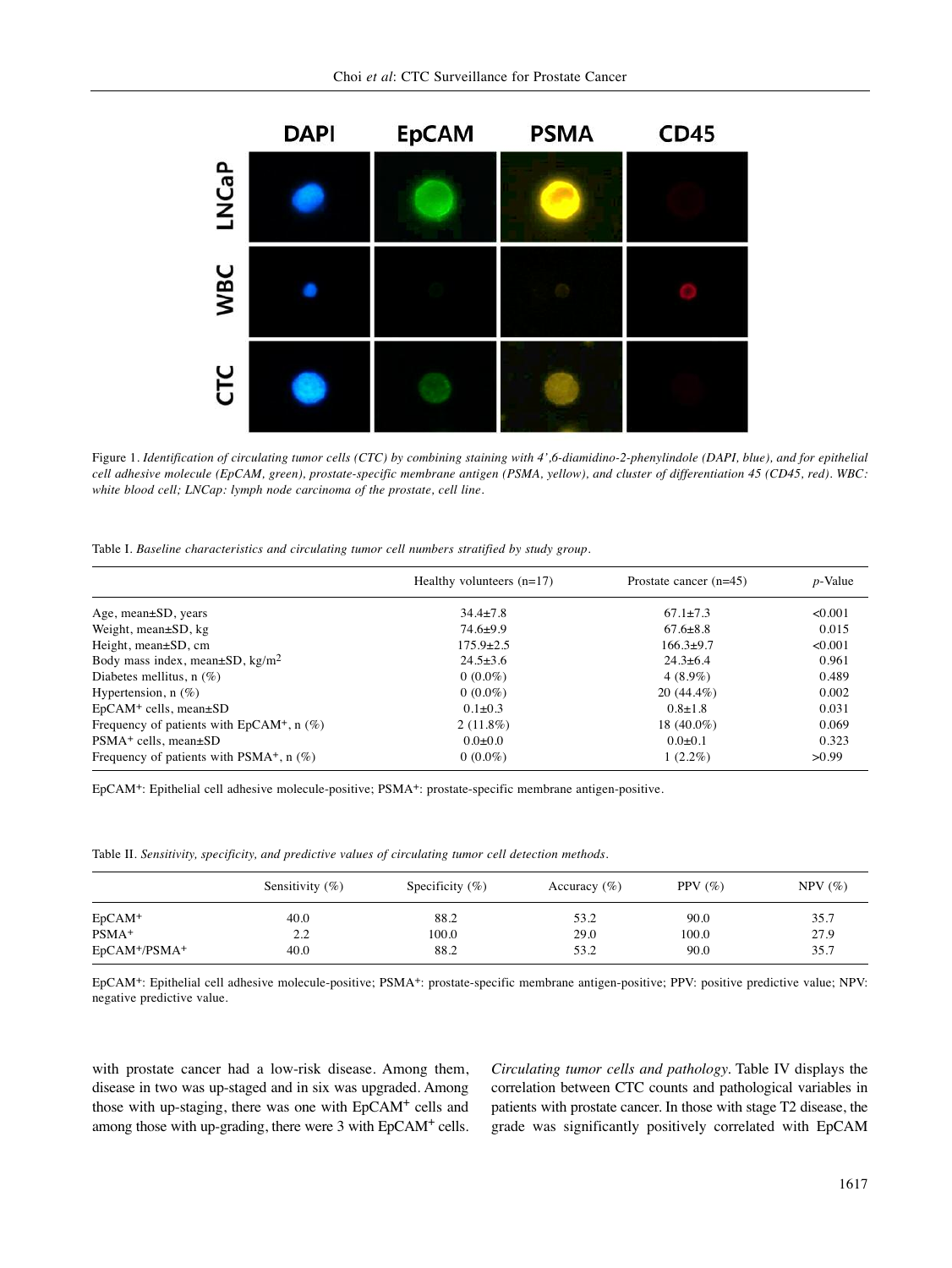positivity (rho=0.46, *p=*0.020) and with EpCAM/ PSMA positivity (rho=0.46, *p=*0.020). In addition, the presence of Gleason pattern 5 was significantly positively correlated with EpCAM positivity (rho=0.59, *p<*0.001) and with EpCAM/ PSMA positivity (rho=0.59, *p<*0.001). In those with stages T3/4, the tertiary Gleason pattern 5 was significantly positively correlated with PSMA positivity (rho=0.46, *p=*0.040).

### **Discussion**

Studies have associated CTC count with survival outcomes after metastatic prostate cancer (11). But studies on CTCs in patients with localized prostate cancer are rare (14). Therefore, we prospectively analyzed the CTC count in patients about to undergo radical prostatectomy. We found the number of EpCAM+ CTCs was significantly higher in the prostate cancer group than it was in the healthy volunteer group, and 40.0% of patients with cancer had at least one circulating EpCAM+ cell. Meyer *et al.* reported CTC positivity of 11.2% and found no correlation between CTC count and biochemical recurrence (15). Davis *et al.* also reported that CTCs were present in 21% of patients with localized prostate cancer, and they did not find significant prognostic factors while screening among factors such as PSA, Gleason score, T-stage, and tumor volume (16). Differences in detection rates may come from differences in both detection methods and patient populations. Those two studies were performed using the CellSearch system within 72 hours of sample collection (15, 16). We performed our tests within 4 hours from blood collection using a SMART BIOPSY™ SYSTEM. Although a study published on 92 patients with metastatic breast cancer showed no significant difference in CTC numbers within 72 hours, CTC numbers changed after 72 hours, probably due to mean sampling errors or false positivity (17). Therefore, the time restriction may be helpful for increasing sensitivity in those with nonmetastatic disease. CTCs are unstable because they undergo apoptosis after being separated from the tumor and after the blood is removed from the patient (18). In addition, our prostate cancer group had higher pathologic T-stage (44.4% ≥T3) and grade (24.4% ≥4) than the patients in the above two studies (Meyer *et al.*, 37.5% and 4.6%; Davis *et al.*, 20% and 7%, respectively).

We used PSMA as a marker, and had one positive result in the prostate cancer group. PSMA is expressed in epithelial cells of normal prostate tissue and prostate cancer (19). PSMA expression was increased in patients with metastatic castration-resistant prostate cancer and in those with a high grade (20). PSMA may be associated with prostate cancer progression; therefore, it can be used as a CTC marker in prostate cancer. Among the methods for detecting CTCs, including immunoaffinity, biophysical or direct imaging assay, studies have focused on finding the most appropriate technique with high selectivity and sensitivity (21). Using a microfluidic ratchet mechanism, CTCs were found 50% of Table III. *Tumor characteristics of patients who underwent radical prostatectomy.*

| Characteristic                        | Prostate cancer $(n=45)$    |  |  |
|---------------------------------------|-----------------------------|--|--|
| Preoperative PSA                      |                             |  |  |
| $Mean \pm SD$ (IQR)                   | $46.2 \pm 216.8$ (5.8-14.3) |  |  |
| Risk category, $n$ (%)                |                             |  |  |
| Low-risk                              | $9(20.0\%)$                 |  |  |
| Up-staging, $n$ $(\%)$                |                             |  |  |
| Total                                 | 2(22.2%)                    |  |  |
| EpCAM <sup>+</sup>                    | $1(50.0\%)$                 |  |  |
| PSMA <sup>+</sup>                     | $0(0.0\%)$                  |  |  |
| EpCAM <sup>+</sup> /PSMA <sup>+</sup> | $1(50.0\%)$                 |  |  |
| Up-grading, n (%)                     |                             |  |  |
| Total                                 | 6(66.7%)                    |  |  |
| $EpCAM+$                              | $3(50.0\%)$                 |  |  |
| PSMA <sup>+</sup>                     | $0(0.0\%)$                  |  |  |
| EpCAM <sup>+</sup> /PSMA <sup>+</sup> | $3(50.0\%)$                 |  |  |
| Pathologic T-stage, n (%)             |                             |  |  |
| $\overline{\mathbf{c}}$               | 25 (55.6%)                  |  |  |
| 3a                                    | 12(26.7%)                   |  |  |
| 3 <sub>b</sub>                        | $5(11.1\%)$                 |  |  |
| $\overline{4}$                        | 3(6.7%)                     |  |  |
| Pathologic stage, n (%)               |                             |  |  |
| N <sub>1</sub>                        | $1(2.2\%)$                  |  |  |
| Pathologic grade, n (%)               |                             |  |  |
| 1                                     | $7(15.6\%)$                 |  |  |
| $\overline{c}$                        | 15 (33.3%)                  |  |  |
| 3                                     | 12 (26.7%)                  |  |  |
| $\overline{4}$                        | $2(4.4\%)$                  |  |  |
| 5                                     | $9(20.0\%)$                 |  |  |
| Percentage tumor volume $(\%)$        |                             |  |  |
| $Mean \pm SD$ (IQR)                   | $16.7\pm17.3(5.0-20.0)$     |  |  |
| Prostate volume, g                    |                             |  |  |
| $Mean \pm SD$ (IQR)                   | $34.3 \pm 11.8$ (26.5-39.0) |  |  |
| Tumor volume, cc                      |                             |  |  |
| Mean±SD (IQR)                         | $5.8 \pm 7.7$ (2.0-5.5)     |  |  |
| Lymphovascular invasion, $n$ (%)      |                             |  |  |
| Yes                                   | $14(31.1\%)$                |  |  |
| Perineural invasion, $n$ (%)          |                             |  |  |
| Yes                                   | 34 (75.6%)                  |  |  |

EpCAM+: Epithelial cell adhesive molecule-positive; IQR: interquartile range; PSA: prostate-specific antigen; PSMA+: prostate-specific membrane antigen-positive; SD: standard deviation.

50 patients with localized prostate cancer (22). Because no gold-standard for CTC count exists, trials to find the best CTC detection method should continue.

In metastatic disease, CTCs are thought to initiate tumor metastases (23). This idea is supported by the presence of synchronous metastasis without direct invasion through blood circulation, and by recurrences in spite of complete surgical tumor resection (23). CTCs have been found in patients with localized prostate cancer, although the significance of this finding is still not understood. In our study, Gleason pattern 5 and grade were both significantly positively correlated with CTC presence. The association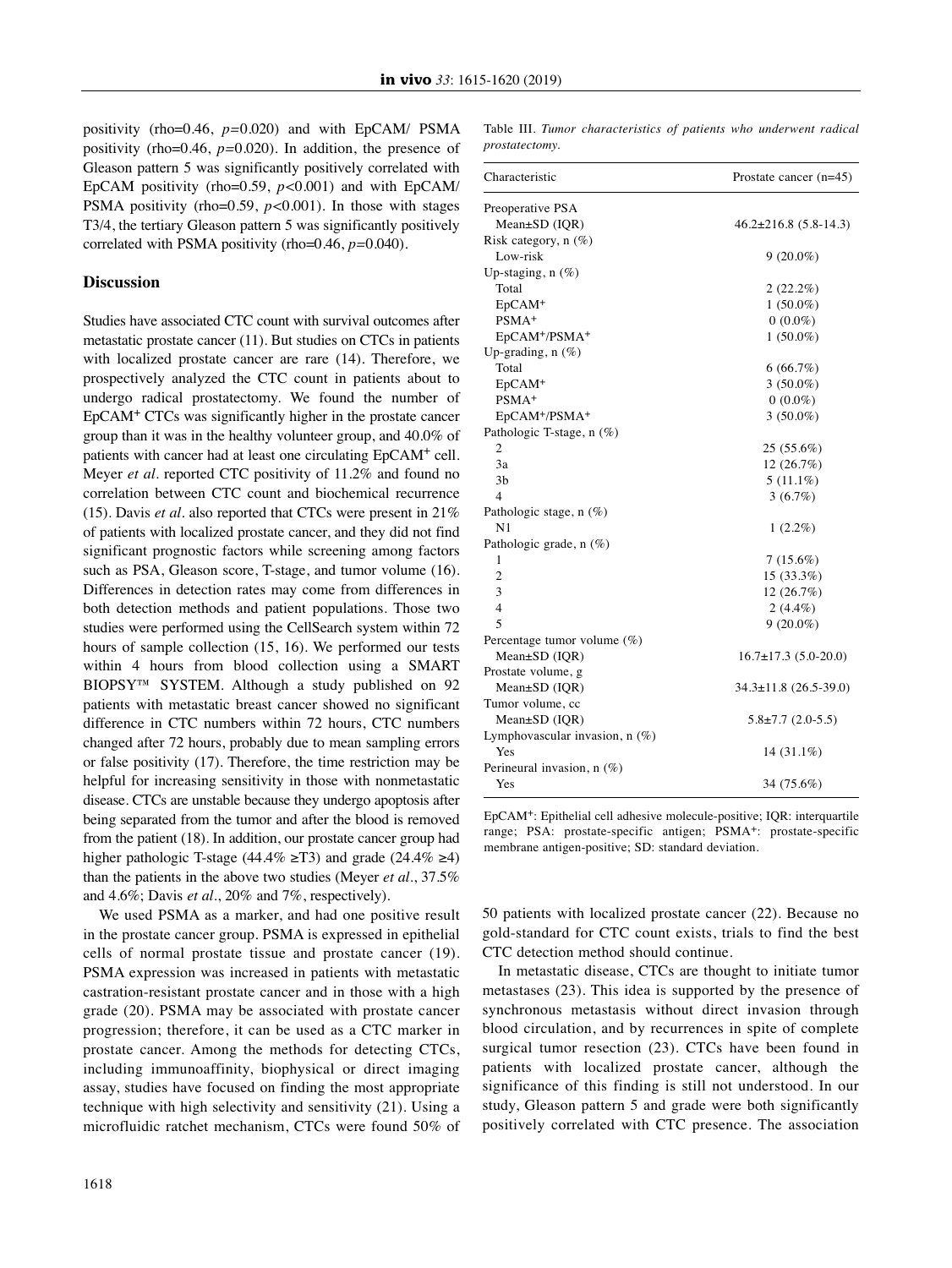|                            | Pathological T <sub>2</sub> stage |                   |                                       | Pathological T3/4 stage |         |                                       |
|----------------------------|-----------------------------------|-------------------|---------------------------------------|-------------------------|---------|---------------------------------------|
|                            | $EpCAM+$                          | PSMA <sup>+</sup> | EpCAM <sup>+</sup> /PSMA <sup>+</sup> | $EpCAM+$                | $PSMA+$ | EpCAM <sup>+</sup> /PSMA <sup>+</sup> |
| Pathological N stage       | <b>NA</b>                         | <b>NA</b>         | <b>NA</b>                             | $-0.20$                 | $-0.05$ | $-0.20$                               |
| Pathological grade         | $0.46*$                           | <b>NA</b>         | $0.46*$                               | 0.05                    | $-0.10$ | 0.05                                  |
| Gleason pattern 5          | $0.59**$                          | <b>NA</b>         | $0.59**$                              | $-0.05$                 | 0.21    | $-0.05$                               |
| Tertiary Gleason pattern 5 | 0.34                              | <b>NA</b>         | 0.34                                  | 0.18                    | $0.46*$ | 0.18                                  |
| Percentage tumor volume    | 0.39                              | <b>NA</b>         | 0.39                                  | $-0.08$                 | $-0.08$ | $-0.08$                               |
| Tumor volume               | 0.38                              | <b>NA</b>         | 0.38                                  | $-0.23$                 | $-0.18$ | $-0.23$                               |
| Lymphovascular invasion    | 0.09                              | <b>NA</b>         | 0.09                                  | $-0.38$                 | $-0.23$ | $-0.38$                               |
| Perineural invasion        | 0.08                              | <b>NA</b>         | 0.08                                  | $-0.13$                 | 0.08    | $-0.13$                               |

Table IV. Spearman correlation coefficient (rho) of circulating tumor cell counts with pathological variables in patients with prostate cancer.

EpCAM+: Epithelial cell adhesive molecule-positive; PSMA+: prostate-specific membrane antigen-positive. Significant at \**p*<0.05, \*\**p*<0.001; NA, not analyzed.

between CTCs and cancer aggressiveness is new and can be explained by the stem-cell-like characteristics of CTCs. Aldehyde dehydrogenase 1, a stem cell marker, has been detected in CTCs of patients with localized prostate cancer (24). Armstrong *et al.* reported that more than 80% of CTCs co-expressed epithelial (*e.g.* EpCAM, or cytokeratin) and stem cell markers (*e.g.* CD133) (25). The Gleason grade is based on the structural features of the prostate gland, and a Gleason pattern of 5 is the worst morphological pattern (26). A mechanism involving the collapse of the prostate gland might be related to the release of CTCs rather than lymphovascular or perineural invasion of tumor in the initial status of localized prostate cancer.

The detection of CTCs in liquid biopsies is a less invasive procedure and is easier to perform than taking repetitive prostate gland biopsies. Our results suggest CTCs may be useful for active surveillance. Half of the patients in the lowrisk category with up-staging to T3 and up-grading to grade 2 had EpCAM<sup>+</sup> CTCs. In addition, even in cases with localized T2 stage, the CTC count was positively correlated with the Gleason pattern 5. Advances such as droplet digital polymerase chain reaction or next-generation sequencing will improve the CTC detection rate, and the procedural time and cost (27). Until now, the criteria for active surveillance include PSA and repeated biopsies, but in the near future, new biomarkers including CTCs may be introduced.

Our study had some limitations. The number of participants was small, and the patients in the low-risk category were few. However, we did have a control group of healthy volunteers, so we were able to compare the counts for controls to those for the prostate cancer group. The detection rate in patients with localized prostate cancer was not high, as it was in other studies (15, 16, 22). Therefore, for now, the usage of CTCs for all patients with prostate cancer should be avoided, but our results suggest a use for CTCs in patients with cancer undergoing active surveillance.

#### **Conclusion**

CTC positivity in patients with localized prostate cancer may be associated with Gleason pattern 5. The presence of CTCs in low-risk patients undergoing active surveillance may indicate the need for active treatment. Larger-scale trials with more sensitive techniques are needed to confirm our results.

#### **Conflicts of Interest**

The Authors declare no conflicts of interest.

## **Authors' Contributions**

Study conception and design: Se Young Choi, Choung-Soo Kim; Development of methodology: Yoon Soo Kyung, Bumjin Lim; Acquisition of data: Yunlim Kim, Bong Min Kim, Byung Hee Jeon, Jae Chan Park, Young Woong Sohn; Analysis and interpretation of data: Yunlim Kim, Ji-hyun Uh; Manuscript drafting: Se Young Choi; Critical manuscript revisions: Jae Hyuk Lee, Seongsoo Jang; Funding sourcing: Choung-Soo Kim; Supervision: Choung-Soo Kim.

### **Acknowledgements**

This study was supported by a grant from the Asan Institute for Life Sciences, Asan Medical Center (grant number: W17-686) & Korea Health Technology R&D Project, the Korea Health Industry Development Institute (grant number: H16C2193).

#### **References**

- 1 Torre LA, Bray F, Siegel RL, Ferlay J, Lortet-Tieulent J and Jemal A: Global cancer statistics, 2012. CA Cancer J Clin *65(2)*: 87-108, 2015. PMID: 25651787. DOI: 10.3322/caac.21262
- 2 Etzioni R, Tsodikov A, Mariotto A, Szabo A, Falcon S, Wegelin J, DiTommaso D, Karnofski K, Gulati R, Penson DF and Feuer E: Quantifying the role of PSA screening in the US prostate cancer mortality decline. Cancer Causes Control *19(2)*: 175-181, 2008. PMID: 18027095. DOI: 10.1007/s10552-007-9083-8